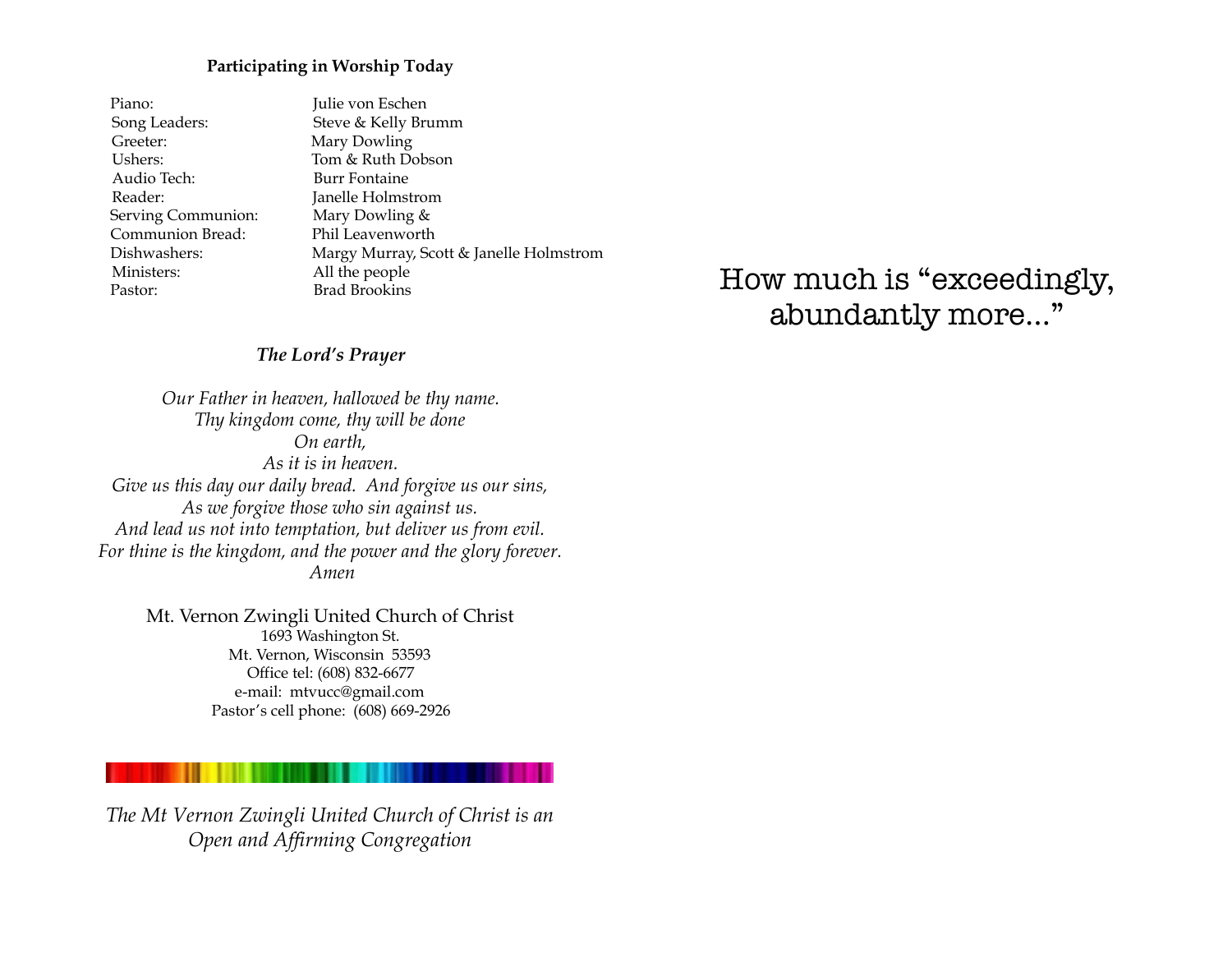# Mt Vernon Zwingli United Church of Christ 2<sup>nd</sup> Sunday after Epiphany January 14, 2016 **Greeting Silence Prelude** *Draw Me Close to You*  **1st Song** *Jesus Said*

\* **2nd Song** *How Can I Keep from Singing*

#### **\* Prayer**

God, there is much in our lives that worries us. Grant us a courage to live that comes from knowing you will never leave us alone. There is much in our world that divides us. Encircle us with love and respect and encourage us to be loving and respectful. There is much that makes us afraid—things past, present and future. Help us to breathe in the peace of your ever present Spirit. And God, there is much in our world that speaks hope. *Today* open our eyes to see, our hearts to receive and our hands to give away the best you give to us, in Jesus' name. Amen.

### **\* The Promise**

Here is the gospel—the good news: God loves this world; God has redeemed this world; God is re-making this world. In this *we* are being made whole, and for this we all say—

## *Thanks be to God!*

**\* The Song!** *Breathe on me, Breath of God, fill me with life anew, that I may love the way you love, and do what you would do.*

**What's Happening!** 

## **Offering The Prayed Amy Maddox** He prayed – it wasn't my religion. He ate  $-$  it wasn't what I ate. He spoke – it wasn't my language. He dressed – it wasn't what I wore. He took my hand – it wasn't the color of mine. But when he laughed  $-$  it was how I laughed, and when he cried – it was how I cried. **Offertory** *Rock of Ages* **\* Response**  *Praise God from Whom All Blessings Flow*  **\* Prayer of Dedication (Unison)**

Loving God, we choose to meet the challenges before us with generosity and kindness, with trust and hope—because these are the gifts we have received from your hand. Use us, and what we bring this morning, to move this world you love toward healing and peace we pray, in Jesus' name. Amen

> *He Turned the Water into Wine* Steve & Kelly Brumm

1<sup>st</sup> Scripture Reading **Isaiah 25. 6-10** 

2<sup>nd</sup> Scripture Reading John 2. 1-11

### **Sermon**

## **The Table of Our Lord**

**You are Invited** *God Bless to Us this Bread*

### **Our Prayers of Thanksgiving and the Lord's Prayer**

**\* 3rd Song** *Arise, Your Light Is Come* **(NCH #164)**

\* **Benediction** *May God bless you and keep you. May God make his face shine upon you, and be gracious to you. May God lift up his countenance upon you, and give you peace.*

\* *Indicates those who are able should stand*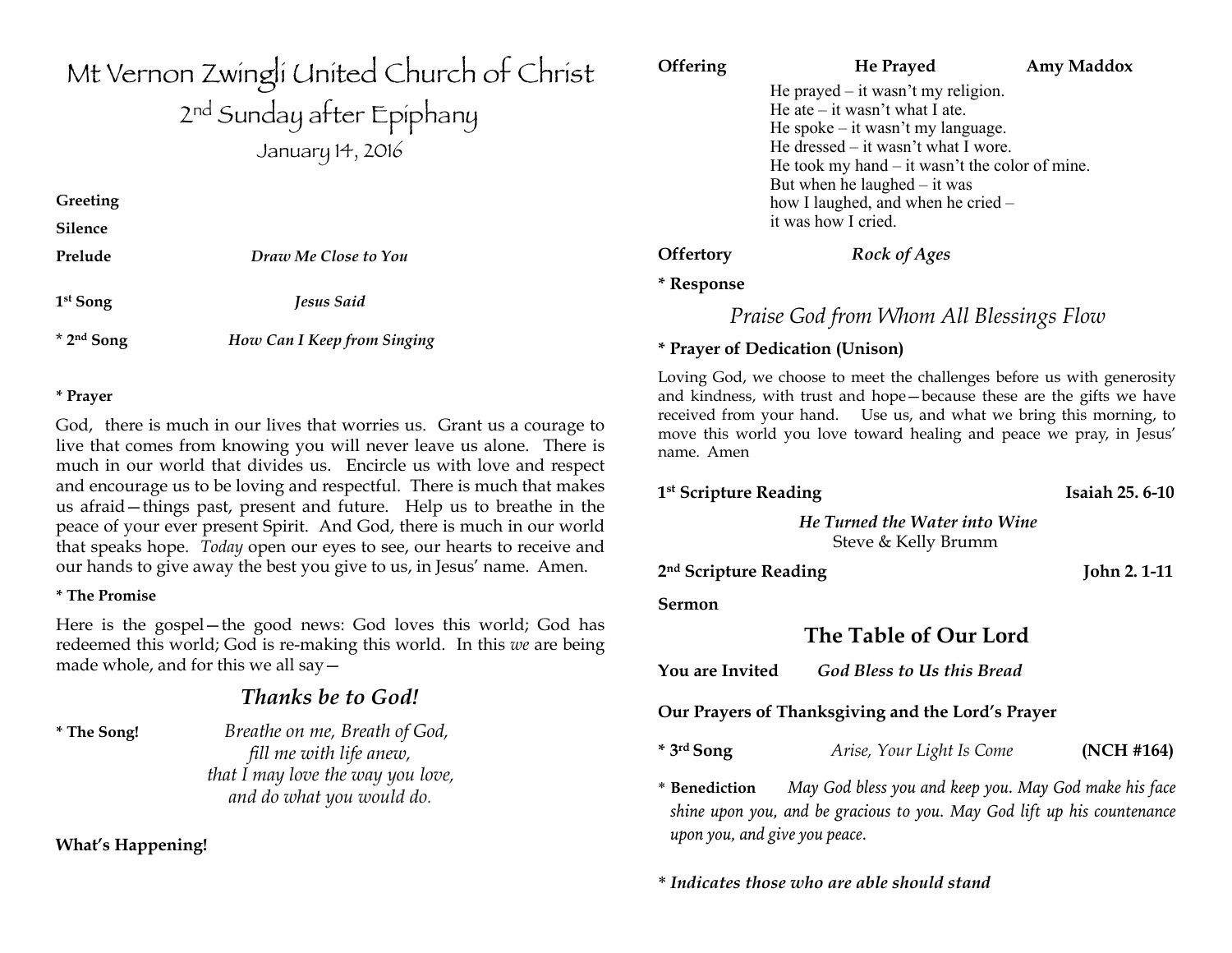## Mt. Vernon Zwingli United Church of Christ

Tel: (608) 832-6677 E-mail: [mtvucc@gmail.com](mailto:mtvucc@gmail.com) Web Site: mtvernonucc.org

*The Mt Vernon United Church of Christ is an Open and Affirming Congregation* 

## *Please remember with your prayers, cards, and calls:*

Mary Lou Kollath recovering from an accident Donna & Roger Stoll Justine Schmid's grandson diagnosed with cancer Family of Winnie Losenegger. Winnie passed away on Wednesday

## **Serving in Worship on January 21, 2018**

Greeter: Pat Leavenworth Ushers: **2 Needed** Audio Tech: Reader: Margy Murray Communion Bread: Aimee Gauger Serving Communion: Steve Gauger & **1 needed** Dishwashers: Barbara & DuMont Schmidt, Lorna Brookins

**The funeral service for Winnie Losenegger will beheld this afternoon at 1:30. We will need help immediately following the service today to set tables and prepare food in the fellowship hall and to set up extra chairs in the sanctuary. See Karen Fletcher if you have questions about how you can help. There will be no brunch following the service today.**

**Notice of the Annual Meeting of the Congregation:** Our annual Congregational Meeting will be held on the last Sunday in January (January 28). This is an important time for us to reflect on the past year and think together about the ways God is leading us into this new year. Please put this event in your calendar and plan on staying after the worship service for the meeting. We need everyone's input to make the meeting, and the coming year, a success.

Council

Thank you. Thank you will be a set of the set of the Your Church

**A reminder about our winter weather policy.** In the event a WIND CHILL WARNING is issued for any time between 8:00 a.m. and noon on a Sunday morning, the Sunday School and church service will be automatically cancelled. The service will continue as usual if there is a wind chill advisory. Snow cancellations are handled on a case by case basis and take into account snow depth, wind speed and other factors. We will issue any cancellation by a group email and on the Madison television stations. Be sure to check there or call Brad at 669-2926. As always, use you best judgment in bad weather and stay safe.

**We need help** for the next Waffle Church on January 21. And you, no doubt, need the chance to eat some really good waffles, hear some good stories and watch the kids run joyfully around the room. Sign up today when the clipboard comes around or see Mary Penninga if you have questions. Thanks.

**Sign up for our bowling and pizza night** coming on Saturday, January 27. See Mary Penninga for details.